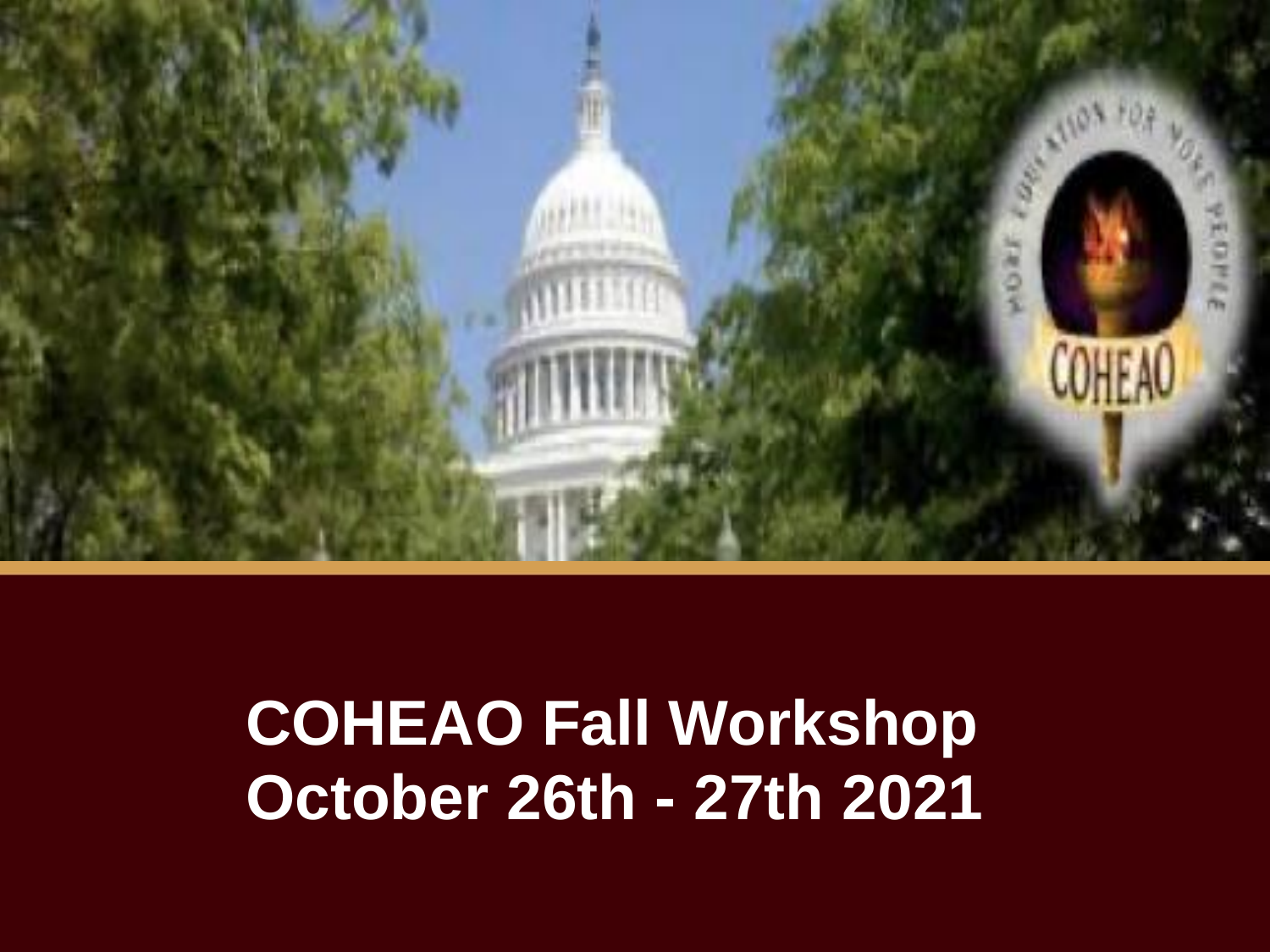

#### *Financial Wellness: Hot Topics in Financial Aid*

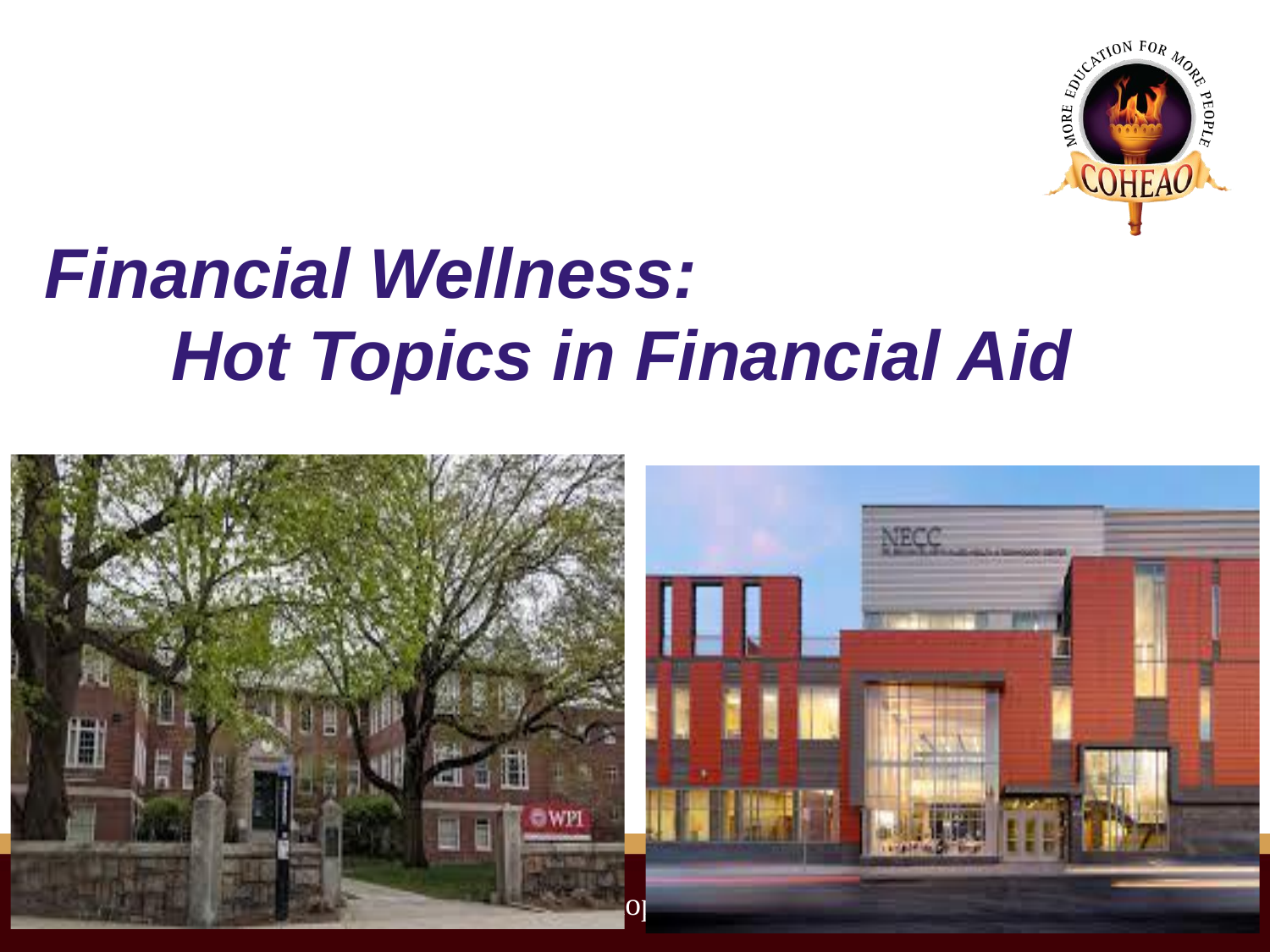

*This information is not intended as legal advice and may not be used as legal advice. Legal advice must be tailored to the specific circumstances of each case.*

*Every effort has been made to assure this information is up-to-date as of the date of publication.*

*This information is not intended to be a full and exhaustive explanation of any laws or regulations, nor should it be used to replace the advice of your own legal counsel*.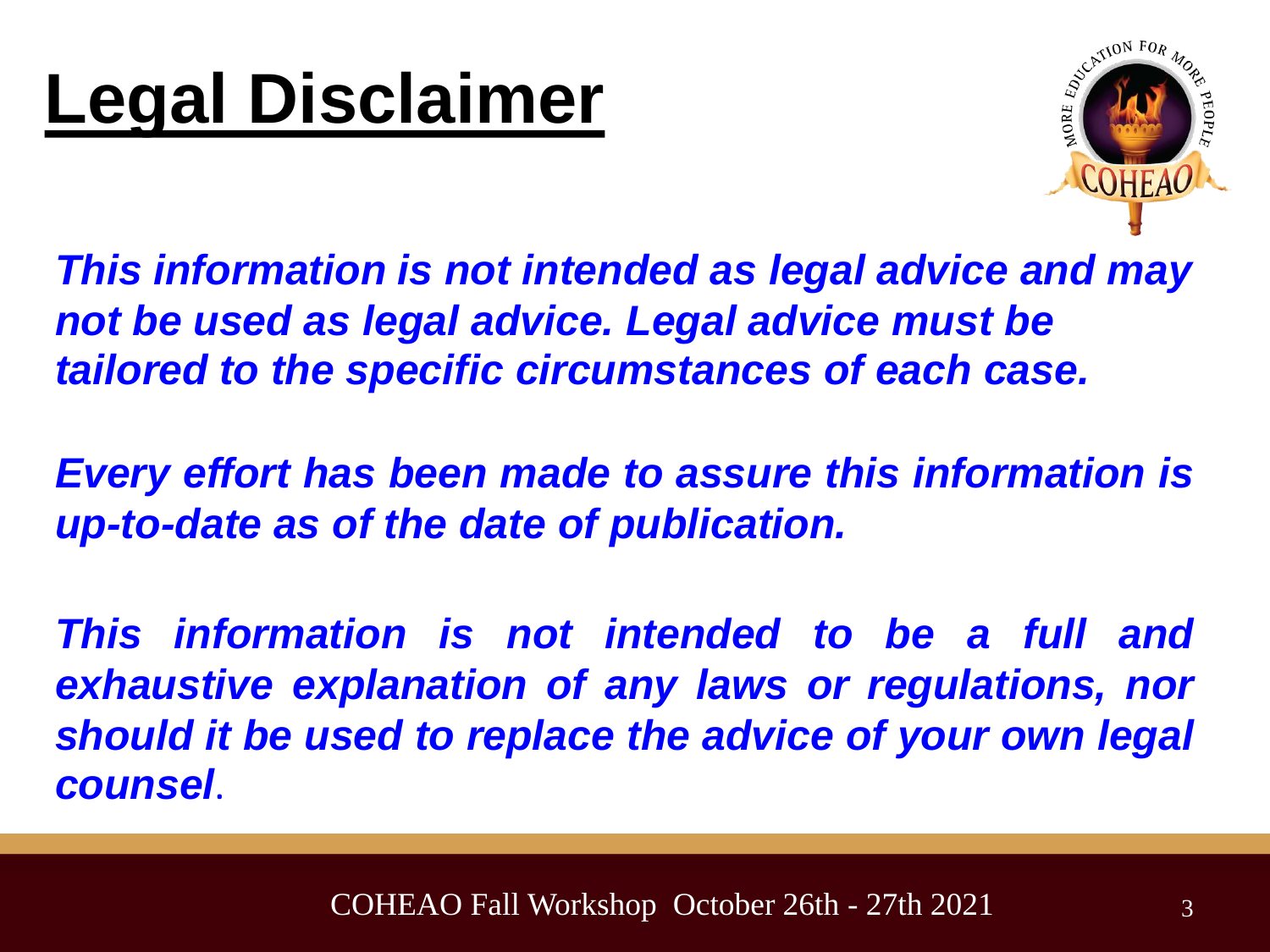## Our Panel





Angel Beato, M.B.A. Student Accounts Manager Northern Essex Community College

**Tony Erwin** Principal Consultant Blue Icon Advisors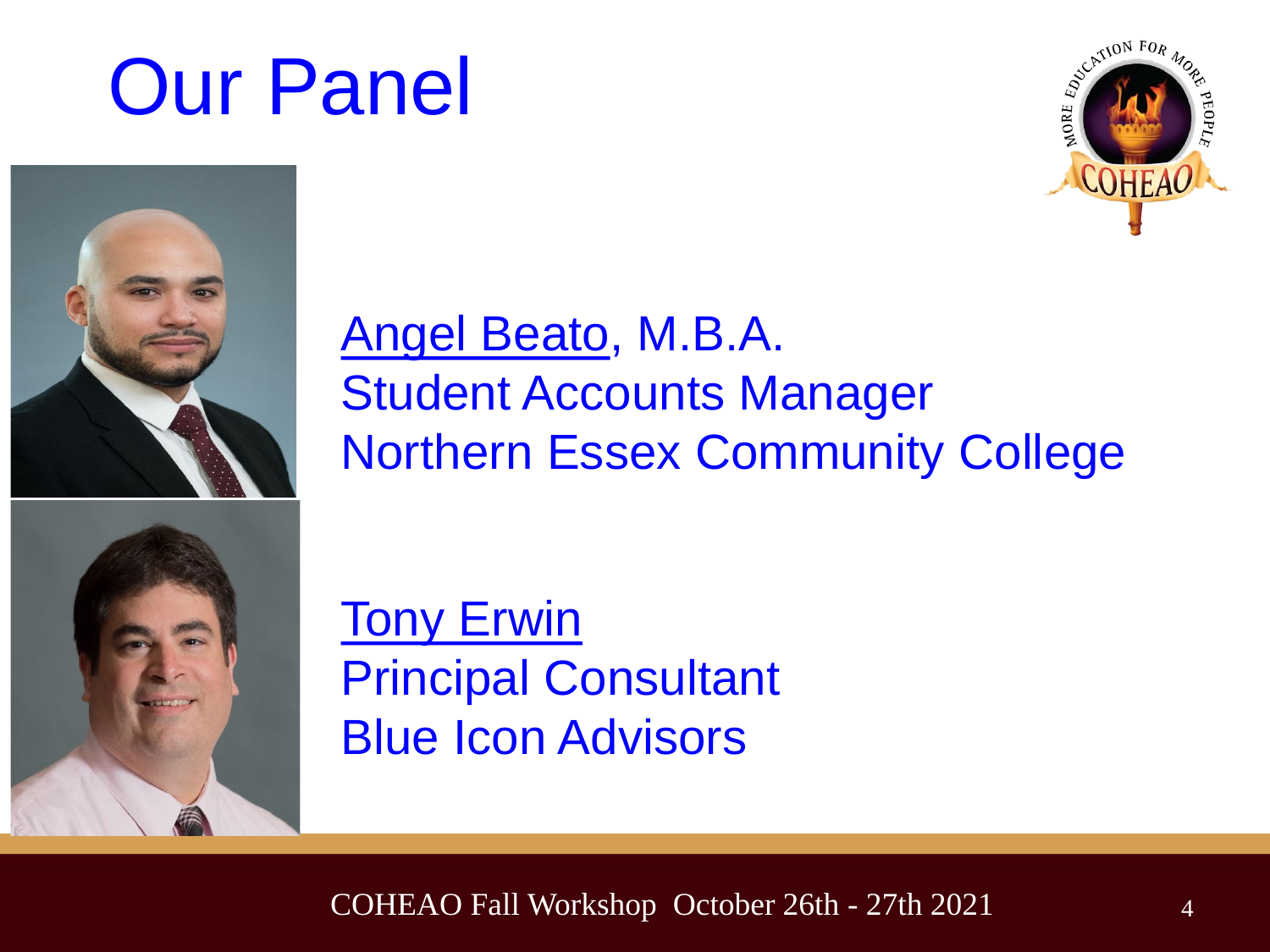## Our Panel





#### Jessica Sabourin Director, Student Aid & Financial Literacy

#### Worcester Polytechnic Institute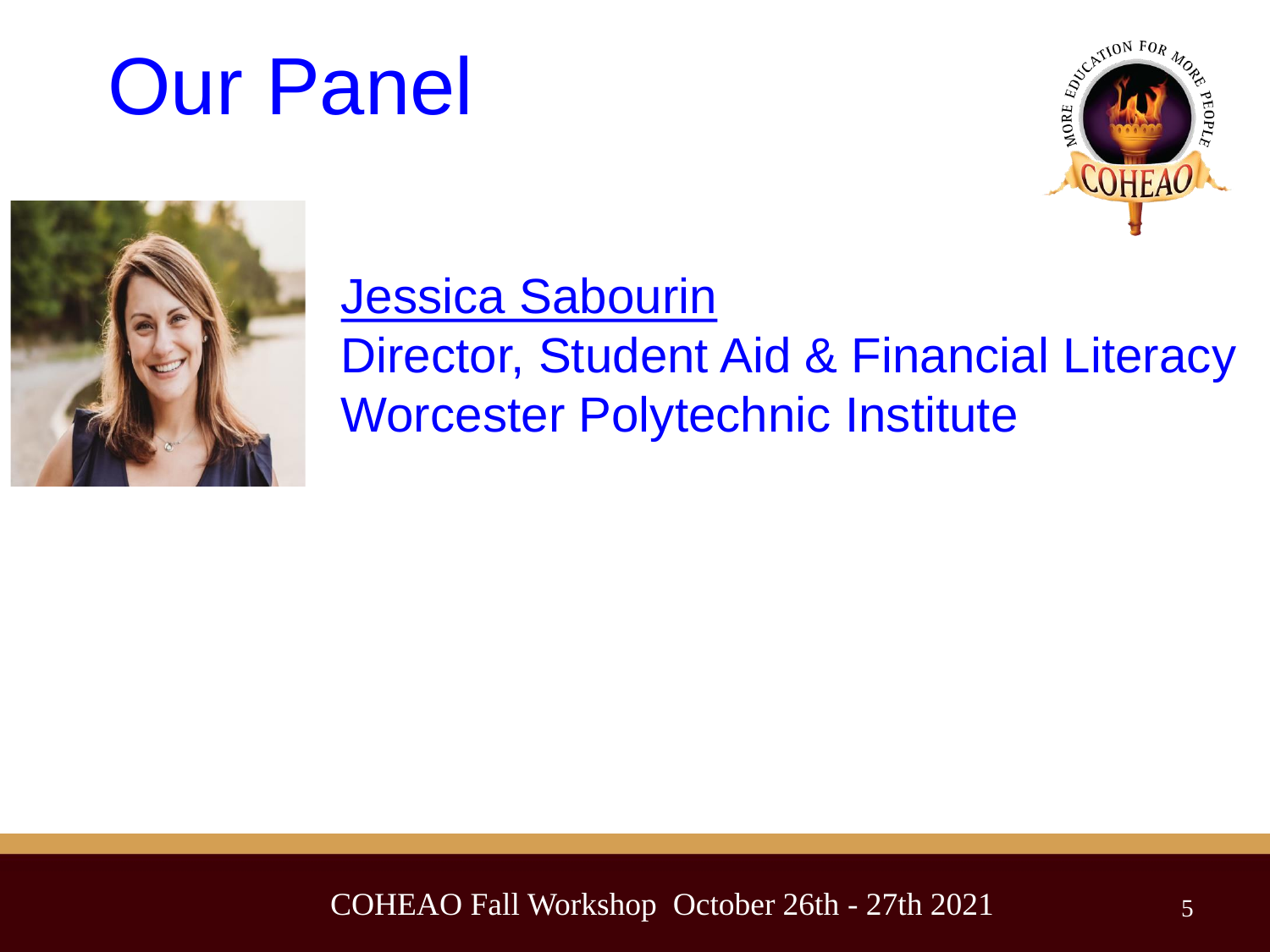



#### Who will win the world series?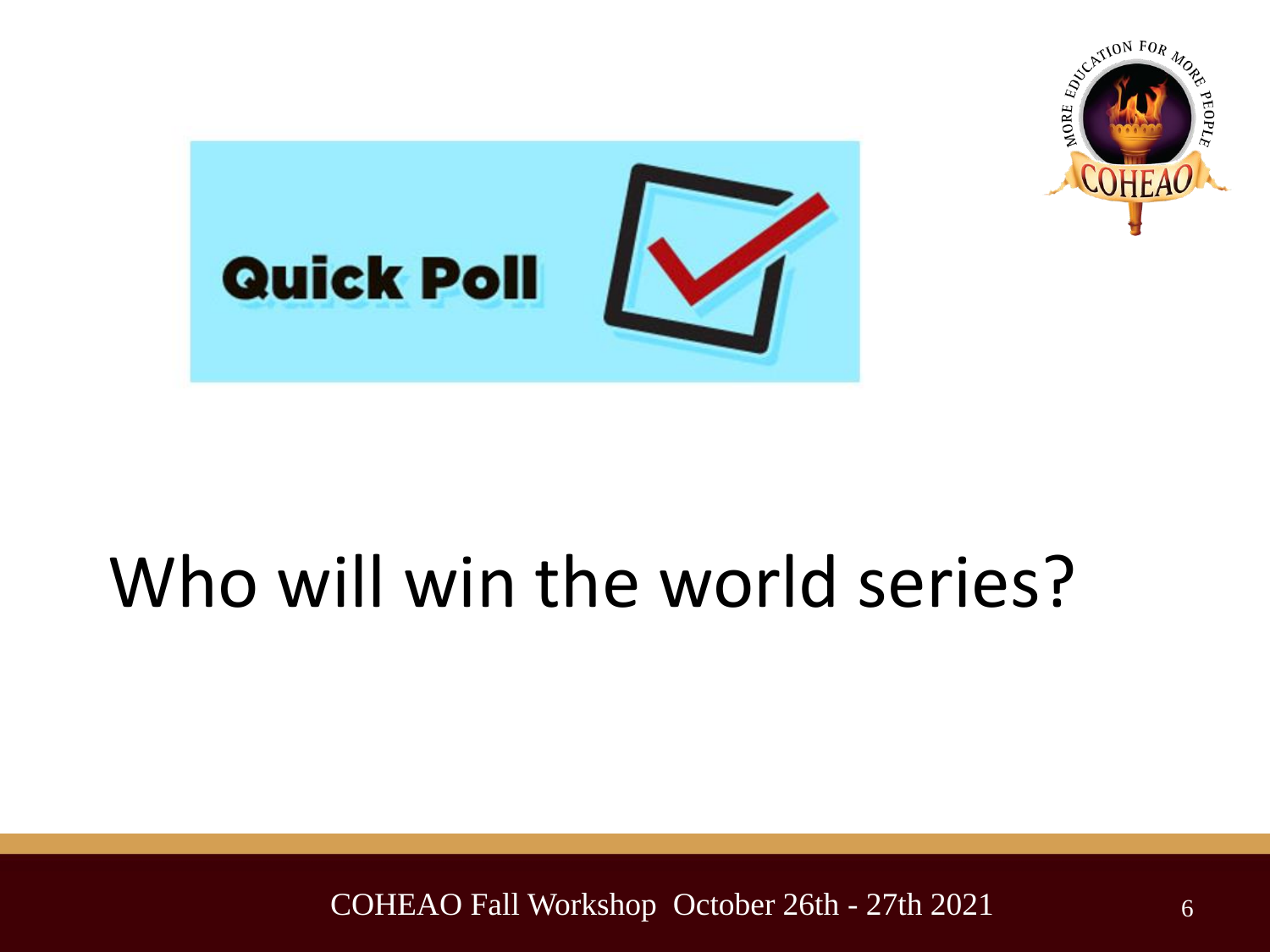



### What is your favorite ice cream?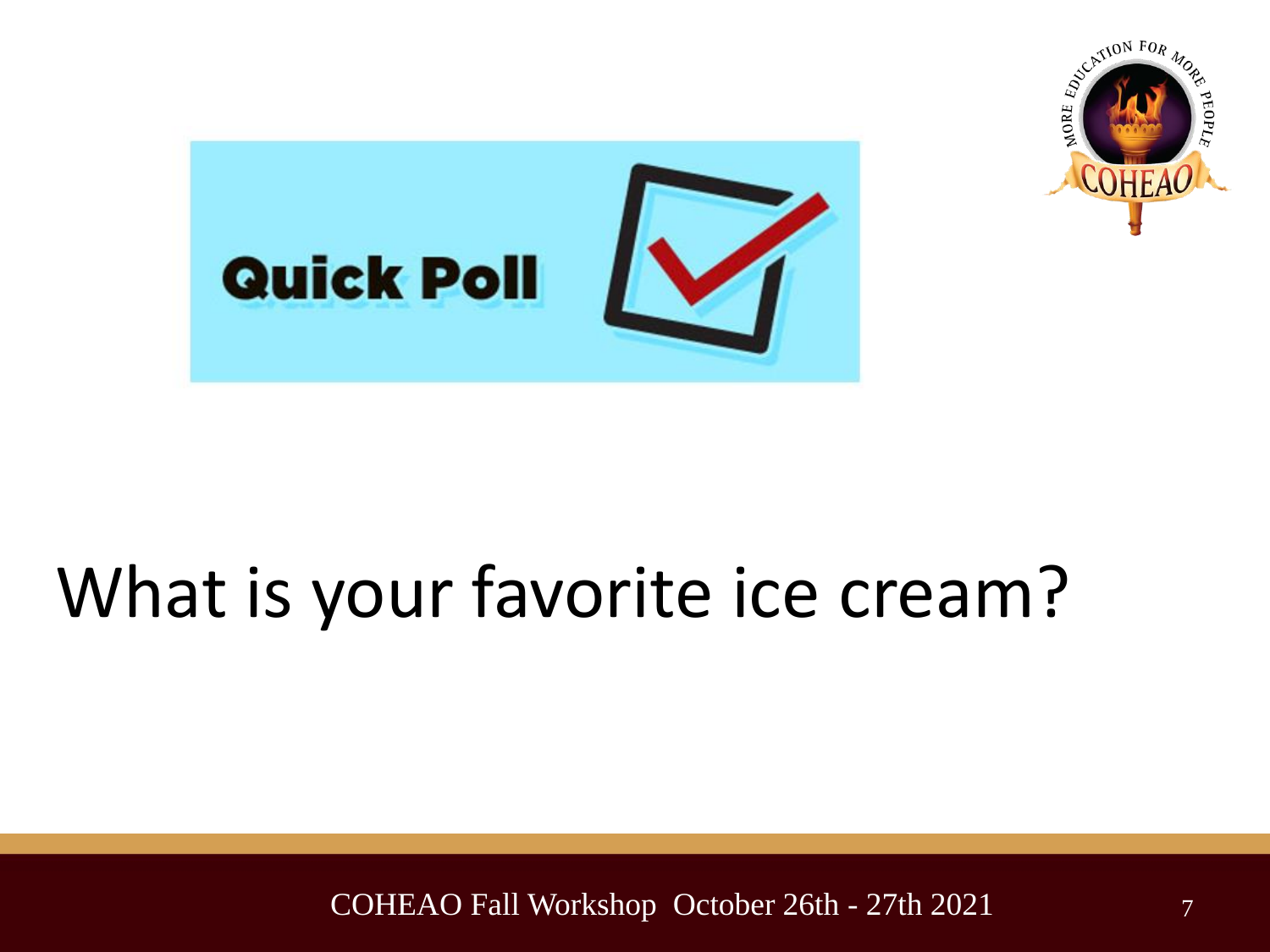

**Aid Related Updates** 

- Verification Requirement (past, present, future) - VA Shopping Sheet

**•HEERF III** 

•Operational Impacts

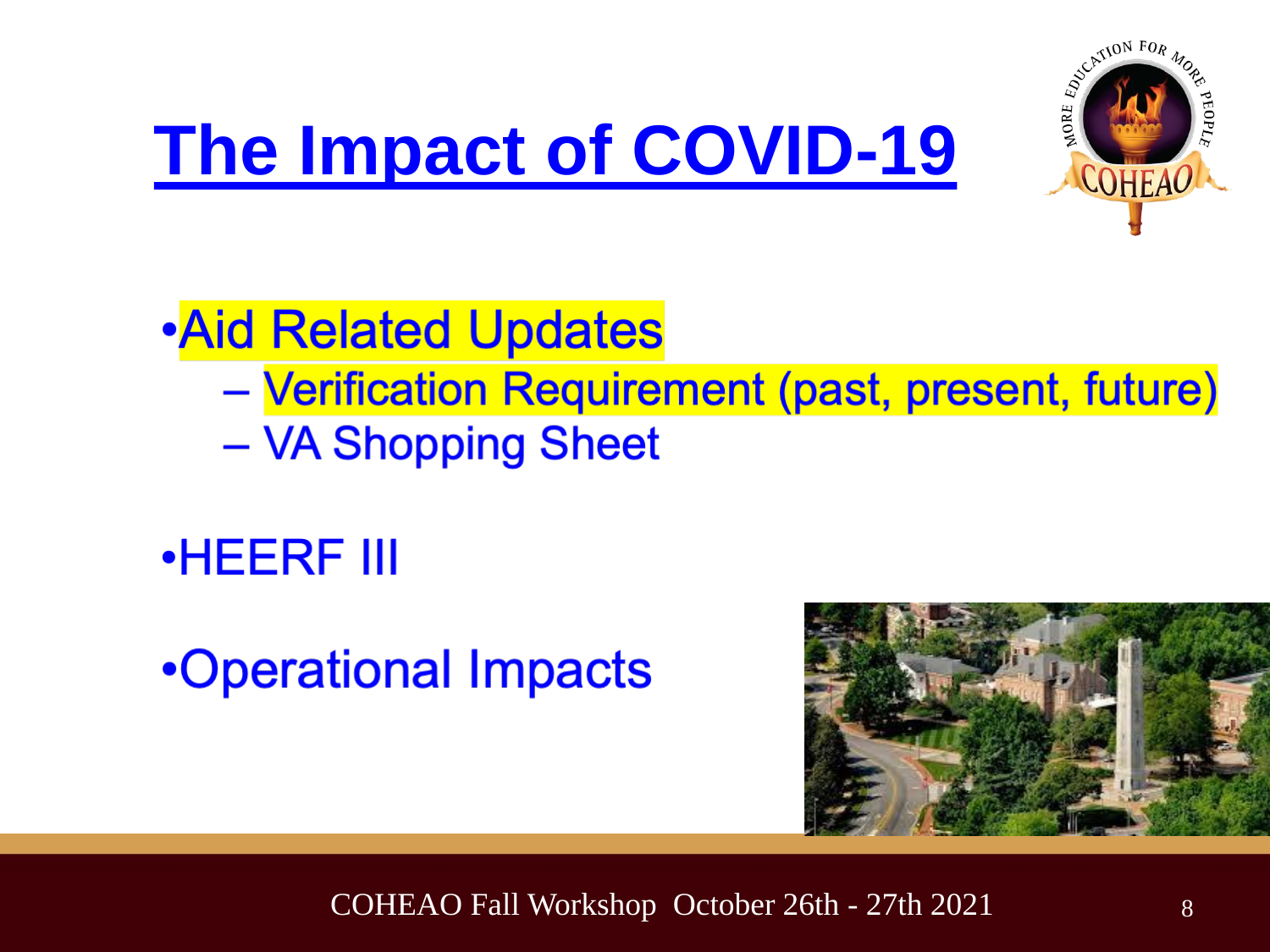



# Are you aware of the VA shopping sheet updates?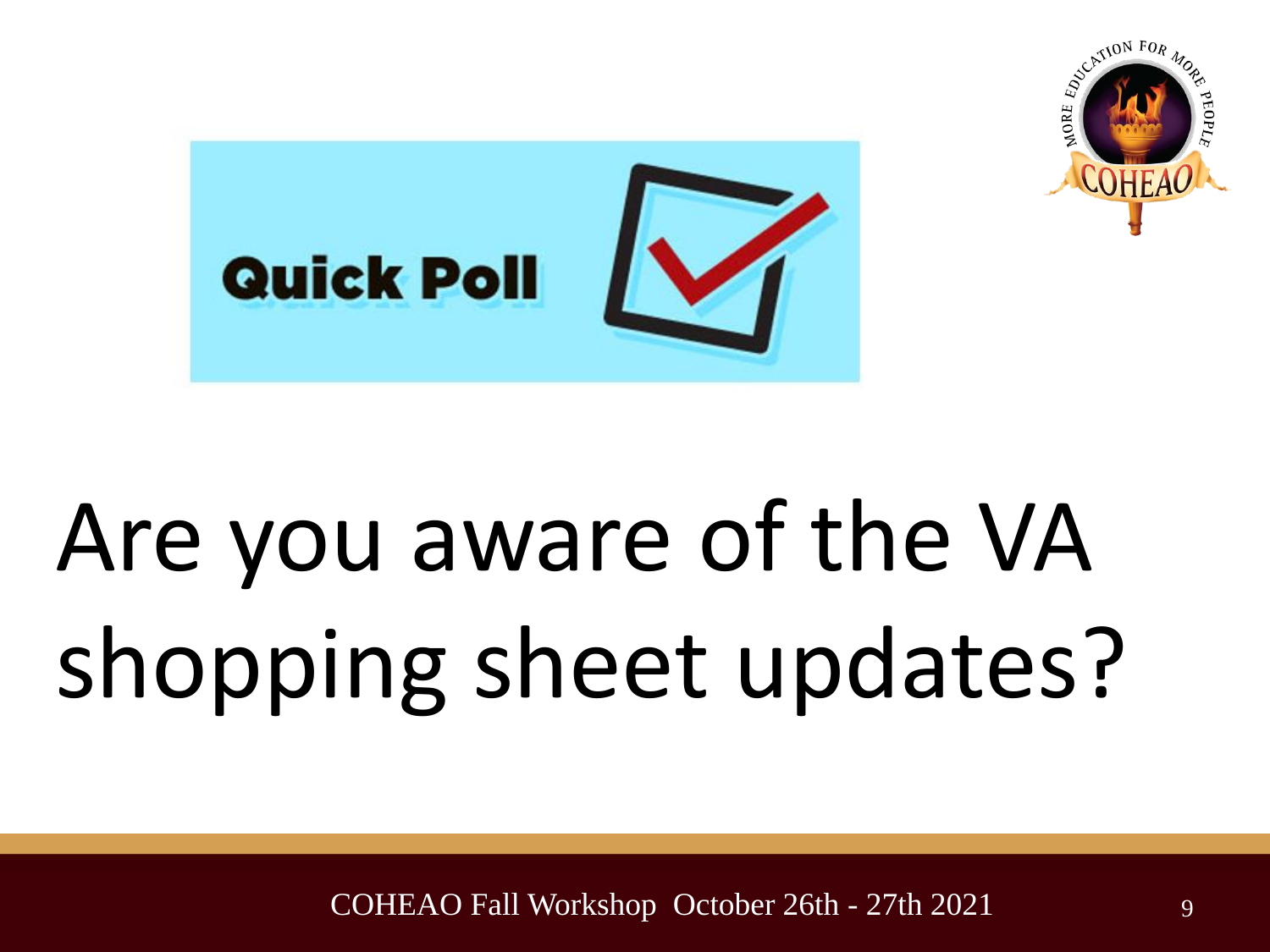

#### **Aid Related Updates**

- Verification Requirement (past, present, future) - VA Shopping Sheet
- **•HEERF III**

#### •Operational Impacts

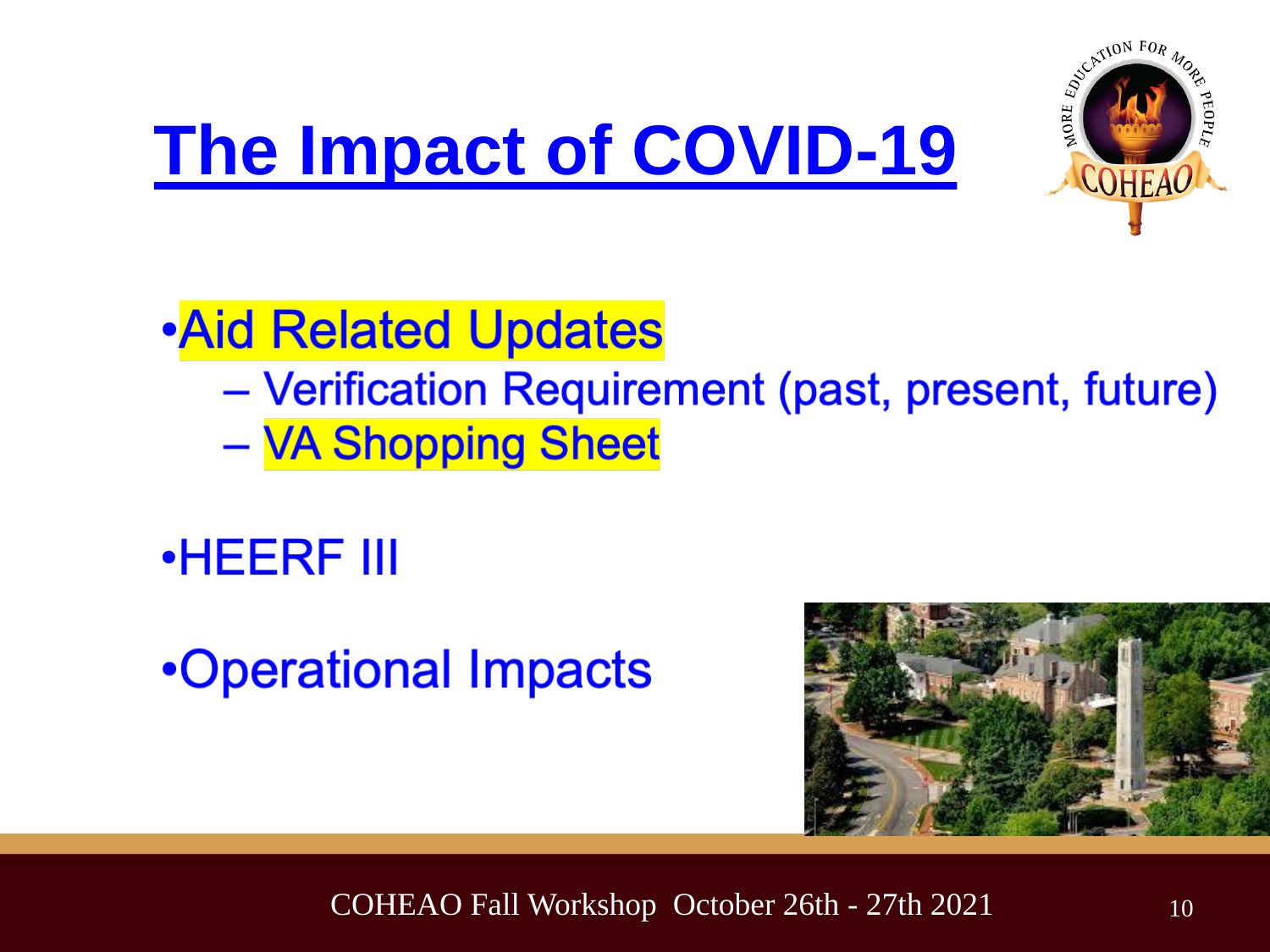



# Have you used all of your HEERF III Funds?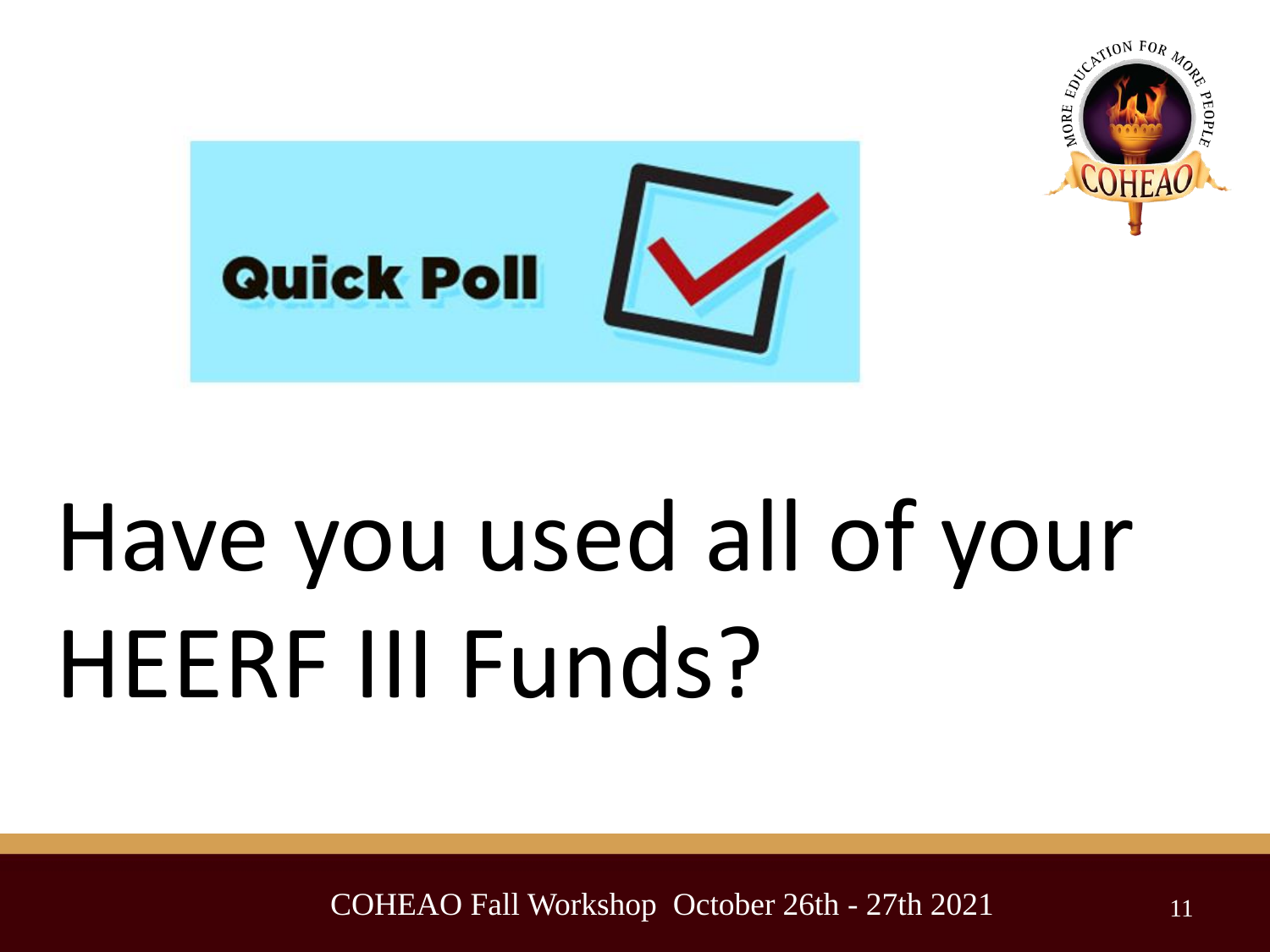

**Aid Related Updates** 

- Verification Requirement (past, present, future)
- VA Shopping Sheet



•Operational Impacts

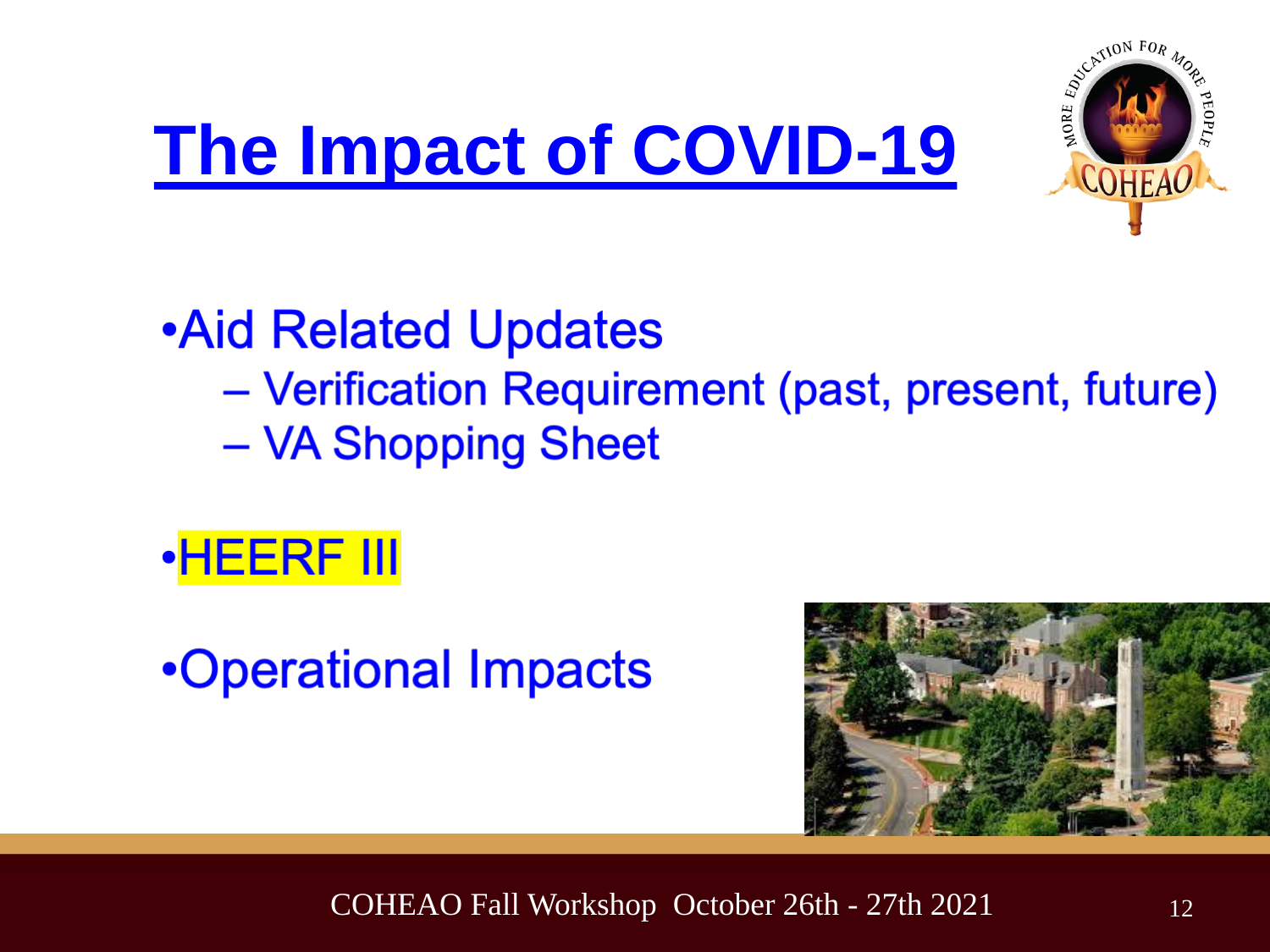



# Has your Operational Team been impacted by COVID?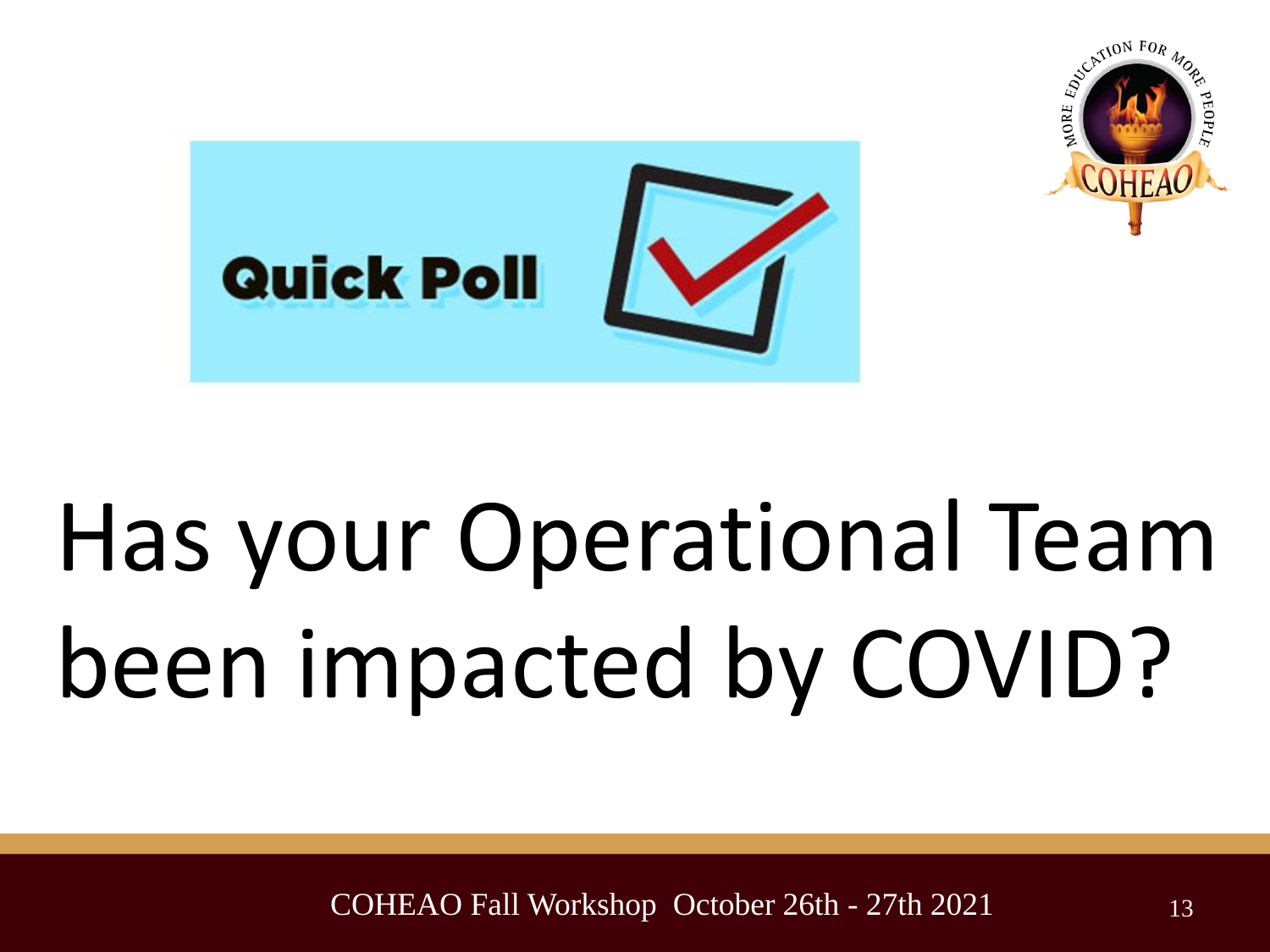

**Aid Related Updates** 

- Verification Requirement (past, present, future)
- VA Shopping Sheet



•Operational Impacts

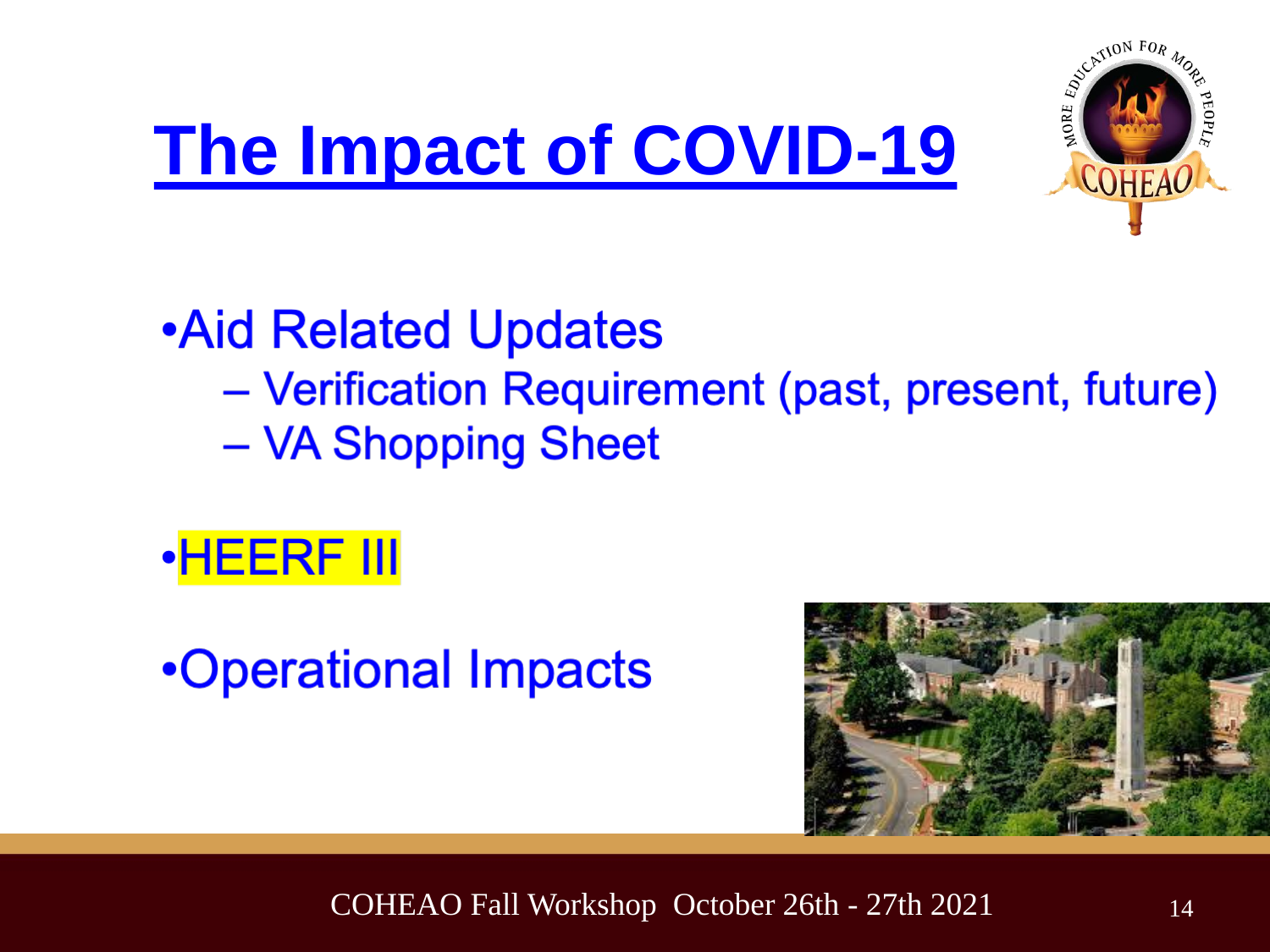



#### *Questions?*